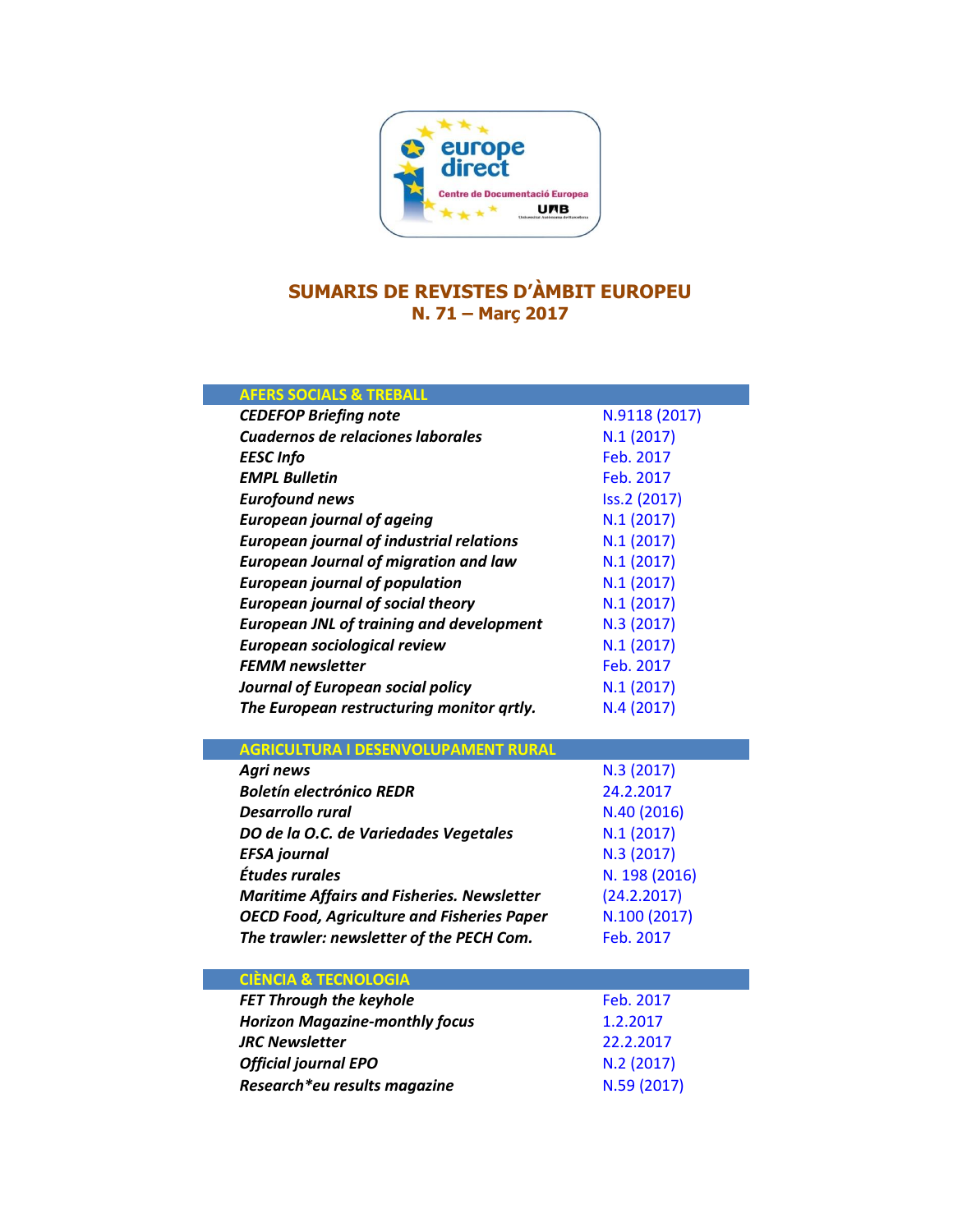| AJUDA HUMANITÀRIA & COOPERACIÓ AL DESENVOLUPAMENT  |                         |
|----------------------------------------------------|-------------------------|
|                                                    |                         |
| <b>Cooperation and conflict</b>                    | N.1(2017)<br>N.2 (2017) |
| Development policy review                          |                         |
| <b>European Asylum Support Office</b>              | Jan. 2017               |
| <b>European Journal of International Relations</b> | N.1(2017)               |
| The European JNL of development research           | N.1(2017)               |
| <b>ECONOMIA</b>                                    |                         |
| <b>Basic figures on the EU</b>                     | 1st. quarter 2017       |
| <b>Boletín económico del BCE</b>                   | N.1(2017)               |
| Committee on budgets newsletter                    | 6.3.2017                |
| Cuadernos de información económica                 | N.256 (2017)            |
| <b>Eastern European Economics</b>                  | N.1(2017)               |
| <b>EC Tax review</b>                               | V.26/1(2017)            |
| <b>ECB - Occasional paper</b>                      | N.183 (2017)            |
| <b>ECB - Research bulletin</b>                     | N.31 (2017)             |
| <b>ECB - Statistics paper series</b>               | N.19 (2017)             |
| ECB WP                                             | N.2032 (2017)           |
| <b>ECFIN E-news</b>                                | N.152 (2017)            |
| <b>ECON Online</b>                                 | Feb. 2017               |
| <b>EEAG Report on the European Economy</b>         | 2017                    |
| <b>EIB Working Papers</b>                          | N.1(2017)               |
| EIB's e-newsletter                                 | Jan. 2017               |
| Etudes économiques de l'OCDE                       | 2016 (N.11)             |
| <b>European Court of Auditors. Journal</b>         | N.3(2017)               |
| European economic review                           | V.94(2017)              |
| <b>European economy. Discussion papers</b>         | N.44 (2017)             |
| <b>European economy. Institutional Papers</b>      | N.48 (2017)             |
| <b>European journal of law and economics</b>       | N.1(2017)               |
| <b>Eurostatistics</b>                              | 2/2017                  |
| Harmonised indices - monthly data                  | 2.3.2017                |
| <b>IMCO Newsletter</b>                             | N.78 (2017)             |
| <b>INTA newsletter of the EP Com.</b>              | N.73 (2017)             |
| <b>European Court of Auditors - Reports</b>        | N.35 (2016)             |
| Legal issues of economic integration               | N.1(2017)               |
| <b>OECD Economics Department Working</b>           | N.1377 (2017)           |
| <b>Papers</b>                                      |                         |
| <b>OECD Trade Policy Papers</b>                    | N.198 (2017)            |
| Papeles de Europa                                  | N.1(2016)               |
| Presupuesto y gasto público                        | N.85 (2016)             |
|                                                    |                         |
| <b>EDUCACIÓ</b>                                    |                         |
| <b>CEDEFOP Briefing notes</b>                      | N.9118 (2017)           |
|                                                    |                         |

| <b>CEDEFOP Briefing notes</b>            | N.9118 (2017) |
|------------------------------------------|---------------|
| <b>CEDEFOP Information series</b>        | N.4152 (2017) |
| <b>CEDEFOP Research papers</b>           | N.61(2017)    |
| <b>C-News: culturelink newsletter</b>    | N.113 (2017)  |
| Education et sociétés                    | N.37 (2016)   |
| <b>European journal of communication</b> | N.1(2017)     |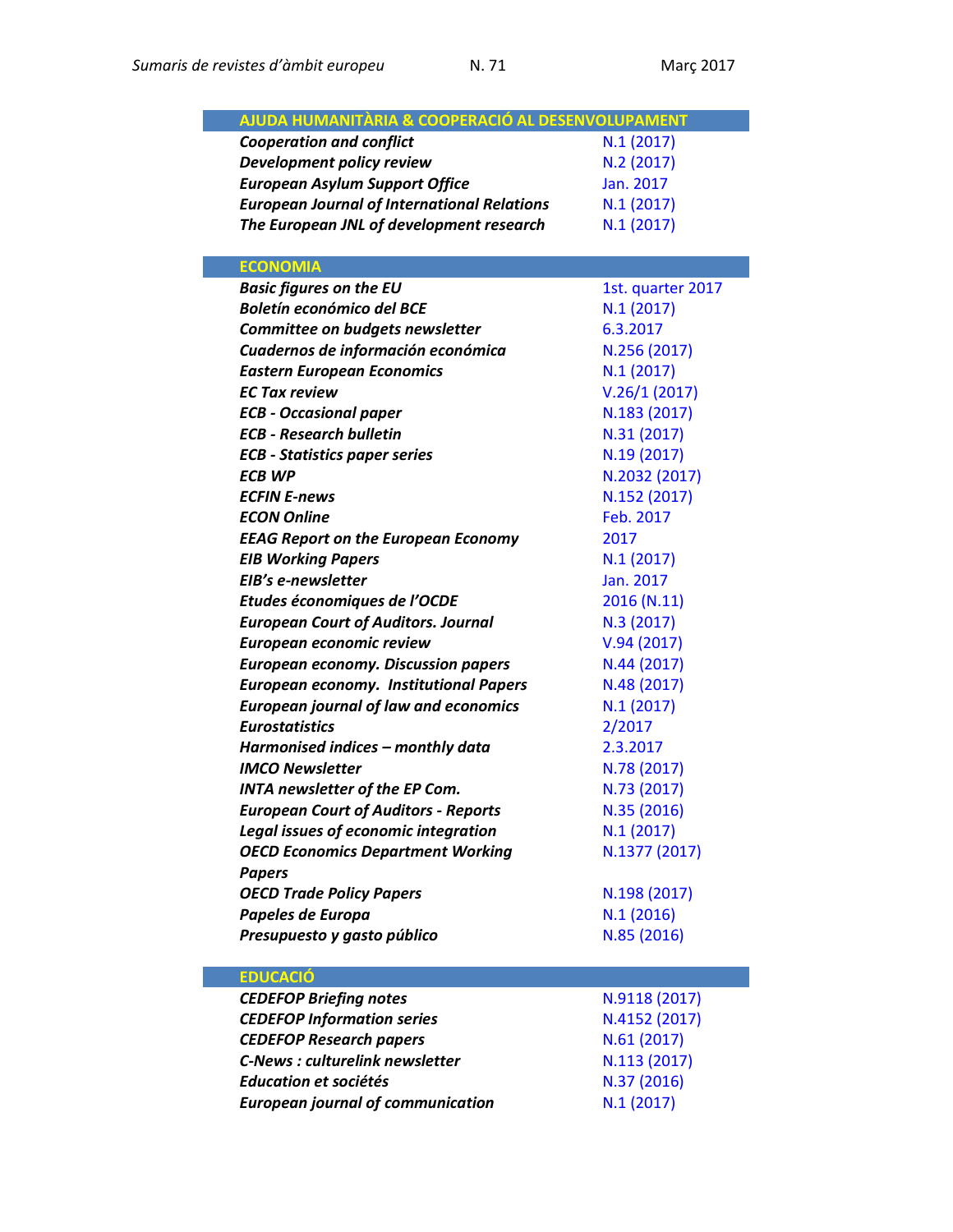| <b>European JN of training and development</b><br>eZine (ECF)<br><b>Formation emploi</b> | N.3 (2017)<br>Feb. 2017<br>N.136 (2016) |
|------------------------------------------------------------------------------------------|-----------------------------------------|
| <b>IRIS: Legal Observations of the EAO</b>                                               | 2017-3                                  |
| <b>EMPRESA</b>                                                                           |                                         |
| Alicante news                                                                            | Feb. 2017                               |
| Cuadernos de estudios empresariales                                                      | V.26(2016)<br>9.3.2017                  |
| e-Competitions e-Bulletin                                                                |                                         |
| <b>Entreprendre &amp; Innover</b>                                                        | 2016 (N.29)                             |
| <b>European business law review</b>                                                      | V.28/1(2017)                            |
| <b>European business review</b>                                                          | N.2(2017)                               |
| <b>European company law</b>                                                              | V.14/1(2017)                            |
| <b>European competition journal</b>                                                      | $N.2-3(2016)$                           |
| <b>European patent bulletin</b>                                                          | N.1710                                  |
| European Patent Office - Official journal                                                | N.2(2017)                               |
| <b>Innovations</b>                                                                       | N.52 (2017)                             |
| <b>ITRE Newsletter</b>                                                                   | Iss.3 (2017)                            |
| Journal of antitrust enforcement                                                         | N.1(2017)                               |
| <b>OHIM: Official journal</b>                                                            | Mar. 2017                               |
| The European business review                                                             | <b>March 2017</b>                       |
| <b>INTEGRACIÓ &amp; GOVERNANÇA EUROPEA</b>                                               |                                         |
| <b>ARENA Working Papers</b>                                                              | N.4(2017)                               |
| <b>Commission en direct</b>                                                              | N.38 (2017)                             |
| <b>Comparative European politics</b>                                                     | N.1(2017)                               |
| <b>Confrontations Europe, La revue</b>                                                   | N.116 (2017)                            |
| Cuadernos de gobierno y administración<br>pública                                        | N.2(2016)                               |
| Journal of common market studies                                                         | N.2(2017)                               |
| Journal of contemporary European research                                                | N.1(2017)                               |
| <b>Journal of European Public Policy</b>                                                 | Iss.4 (2017)                            |
| <b>Legal issues of economic integration</b>                                              | V.44/1(2017)                            |
| <b>Multitudes</b>                                                                        | N.64 (2016)                             |
| <b>Politico</b>                                                                          | Mar. 2017                               |
| Politique européenne                                                                     | N.54 (2016)                             |
| <b>Review of European studies</b>                                                        | N.2(2017)                               |
| Revue du marché commun et de l'Union                                                     | N.605 (2017)                            |
| européenne                                                                               |                                         |
| Romanian journal of European affairs                                                     | N.4(2016)                               |
| <b>RSCAS Policy Briefs</b>                                                               | N.6(2017)                               |
| <b>The Federalist Debate</b>                                                             | N.1(2017)                               |
| <b>The Parliament Magazine</b>                                                           | 450 (2017)                              |
| <b>JUSTÍCIA &amp; DRET DE LA UE</b>                                                      |                                         |
| Amnistía internacional: revista sobre<br>derechos humanos                                | N.133 (2017)                            |
| Civitas. Revista española de derecho<br>europeo                                          | N.61 (2017)                             |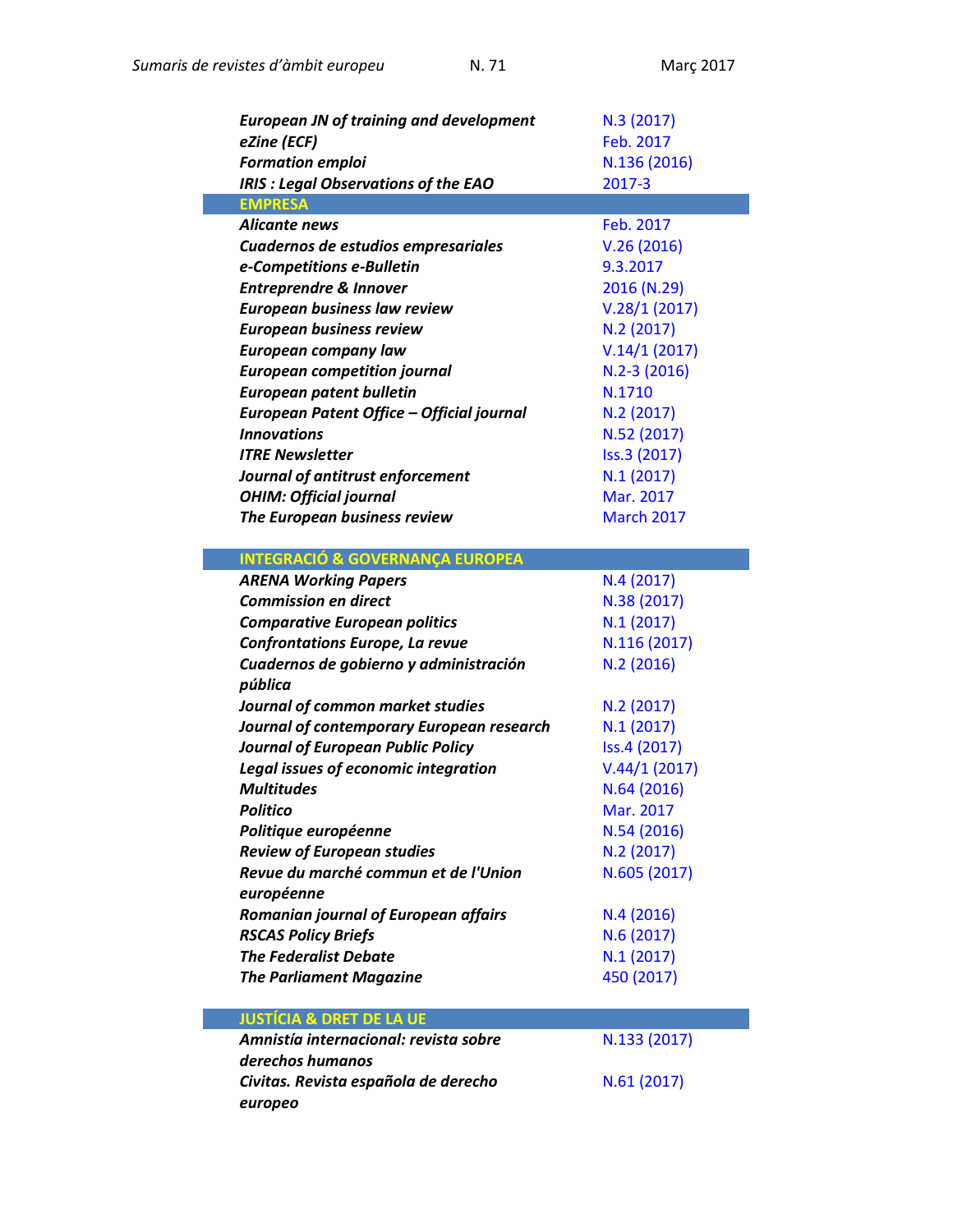| Cuadernos de derecho transnacional                                         | N.1(2017)     |
|----------------------------------------------------------------------------|---------------|
| Europa e diritto privato                                                   | N.4(2016)     |
| <b>European constitutional law review</b>                                  | N.1(2017)     |
| <b>European Institute for Gender Equality</b>                              | N.25 (2017)   |
| <b>Newsletter</b>                                                          |               |
| <b>European journal of international law EJIL</b>                          | N.4(2016)     |
| <b>European law journal</b>                                                | N.5(2016)     |
| <b>European law review</b>                                                 | N.1(2017)     |
| <b>European public law</b>                                                 | V.23/1(2017)  |
| Humanity: an international journal of                                      | N.1(2017)     |
| human rights, humanitarianism and                                          |               |
| development                                                                |               |
| InDret: revista para el análisis del derecho                               | N.1(2017)     |
| International journal of constitutional law                                | N.4(2016)     |
| <b>JURI report</b>                                                         | Iss.33 (2017) |
| La Ley Unión Europea                                                       | N.44 (2017)   |
| <b>Newsletter of the Venice Commission</b>                                 | N.1(2017)     |
| Nómadas. Revista crítica de ciencias sociales                              | N.1(2017)     |
| y jurídicas                                                                |               |
| Revista de derecho constitucional europeo                                  | N.26 (2016)   |
| Revista europea de derechos fundamentales                                  | N.28 (2016)   |
| Revista general de derecho europeo                                         | N.41 (2017)   |
| Revue européenne des migrations                                            | N.1(2016)     |
| <i>internalionales</i>                                                     |               |
|                                                                            | N.2(2017)     |
| The International journal of human rights<br><b>Unión Europea Aranzadi</b> | N.1(2017)     |
|                                                                            |               |
| <b>MEDI AMBIENT &amp; ENERGIA</b>                                          |               |
| <b>ENVI News</b>                                                           | 21.3.2017     |
| <b>Environmental policy and governance</b>                                 | N.1(2017)     |
| <b>European energy and environmental law</b>                               | N.1(2017)     |
| review                                                                     |               |
| Revista catalana de dret ambiental                                         | N.2(2016)     |
| Science for environment policy. News alert                                 | N.484         |
|                                                                            |               |
| <b>REGIONS &amp; DESENVOLUPAMENT LOCAL</b>                                 |               |
| Carta local : revista de la FEMIP                                          | N.299 (2017)  |
| <b>Committee of the Regions: eNewsletter</b>                               | Feb. 2017     |
| Intercultural cities newsletter                                            | Feb. 2017     |
| <b>OECD Regional Development WP</b>                                        | 2017/2        |
| Reginews: newsletter of the committee on                                   | N.16 (2017)   |
| regional development                                                       |               |
| <b>Regional and federal studies</b>                                        | N.1(2017)     |
|                                                                            |               |
| <b>RELACIONS EXTERIORS &amp; POLÍTICA DE SEGURETAT</b>                     |               |
| <b>Boletín/Newsletter Elcano</b>                                           | N.199 (2017)  |
| <b>CBRNE-Terrorism newsletter</b>                                          | Feb. 2017     |
|                                                                            |               |
| <b>Central European journal of international</b>                           | N.1(2017)     |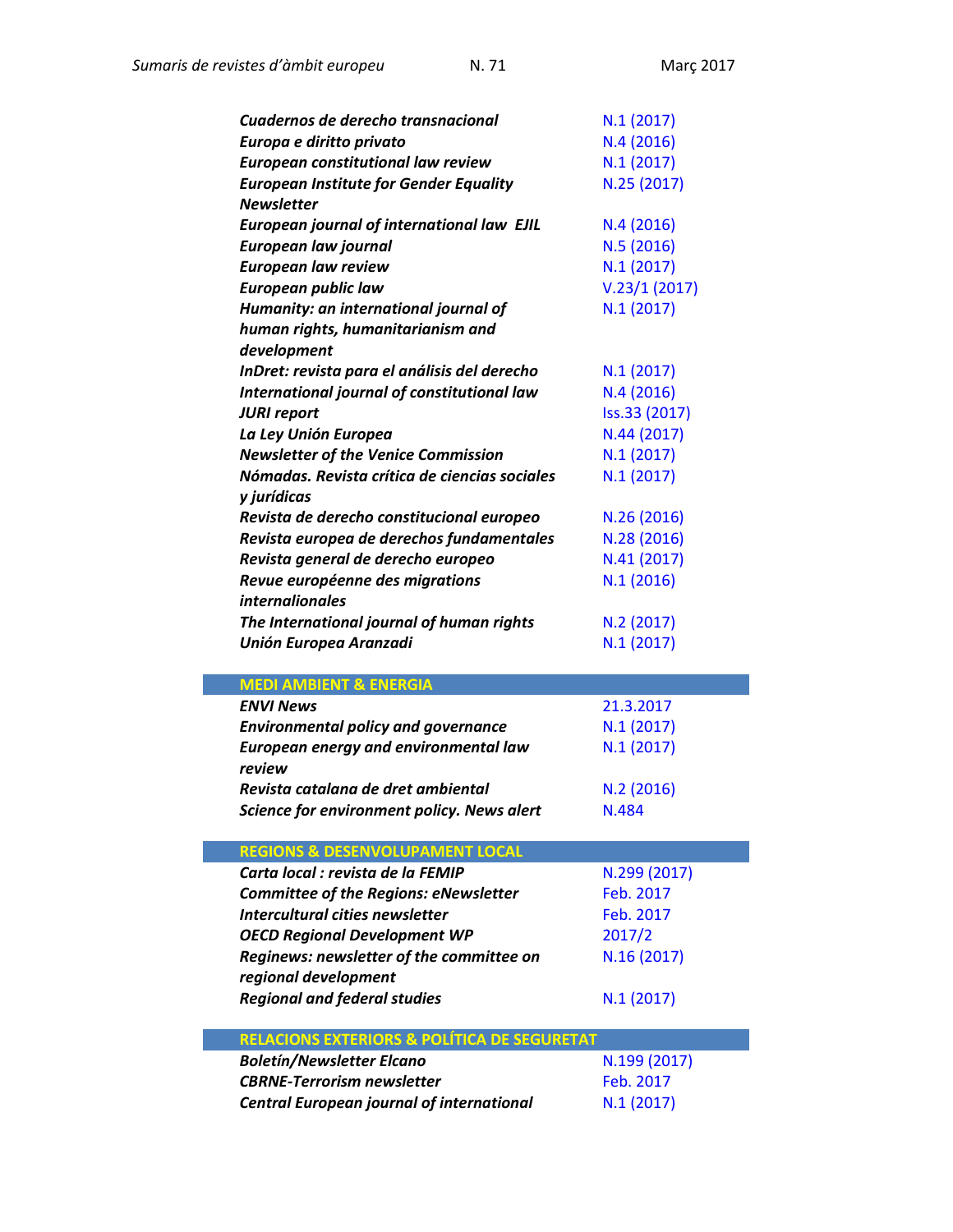| and security studies                               |                   |
|----------------------------------------------------|-------------------|
| <b>Esglobal</b>                                    | <b>Marzo 2017</b> |
| Estudios de política exterior                      | N.176 (2017)      |
| <b>EU China Observer</b>                           | 4.16              |
| <b>EU Foreign Affairs Journal</b>                  | N.1(2017)         |
| <b>EUROMIL news</b>                                | 21.3.2017         |
| European foreign affairs review                    | N.1(2017)         |
| <b>European journal of international relations</b> | N.1(2017)         |
| <b>European security</b>                           | N.1(2017)         |
| Informe semanal. Política Exterior                 | 1027 (2017)       |
| <b>ISS Alerts</b>                                  | N.5 (2017)        |
| <b>ISS Brief</b>                                   | N.7 (2017)        |
| <b>ISS Chaillot Papers</b>                         | N.140 (2017)      |
| <b>ISS Reports</b>                                 | N.31 (2017)       |
| <b>Notes internacionals</b>                        | N.169 (2017)      |
| Puentes para un diálogo. Europa-América            | N.191 (2017)      |
| Latina                                             |                   |
| Revista de la OTAN                                 | 10.3.2017         |
| Revista europea de estudios                        | N.103 (2017)      |
| latinoamericanos y del Caribe                      |                   |
| Revue internationale et stratégique                | N.105 (2017)      |
| <b>Weekly Compass</b>                              | (20.3.2017)       |
|                                                    |                   |

| <b>SALUT PUBLICA</b>                                             |              |
|------------------------------------------------------------------|--------------|
| <b>Better training for safer food. Annual report</b>             | 2015         |
| <b>Drugnet Europe</b>                                            | N.97 (2017)  |
| <b>EFSA</b> journal                                              | Is.3 (2017)  |
| <b>European food research and technology</b>                     | N.4(2017)    |
| Eurosurveillance: Europe's journal on                            | Is.11 (2017) |
| infectious disease epidemiology, prevention<br>and control       |              |
| <b>Human medicines highlights</b>                                | N.96 (2017)  |
| Salud-UE: El portal de información fiable<br>sobre salud pública | 9.3.2017     |
| Santé Publique                                                   | 2016/6       |
| The European journal of health economics                         | N.3(2017)    |
| <b>TRANSPORT &amp; TURISME</b>                                   |              |

| European Maritime Safety Agg ewsletter    | N.144 (2017) |
|-------------------------------------------|--------------|
| European transport research review        | N.2 (2017)   |
| Journal of transport economics and policy | N.1(2017)    |
| <b>Monthly updates</b>                    | Feb. 2017    |
| Revista europea de derecho de la          | N.33 (2016)  |
| navegación marítima y aeronáutica         |              |
| Tran News: newsletter from the EP         | Feb. 2017    |
| Committe                                  |              |
| <b>Transportation</b>                     | N.2 (2017)   |
| <b>UNWTO News</b>                         | N.60 (2017)  |